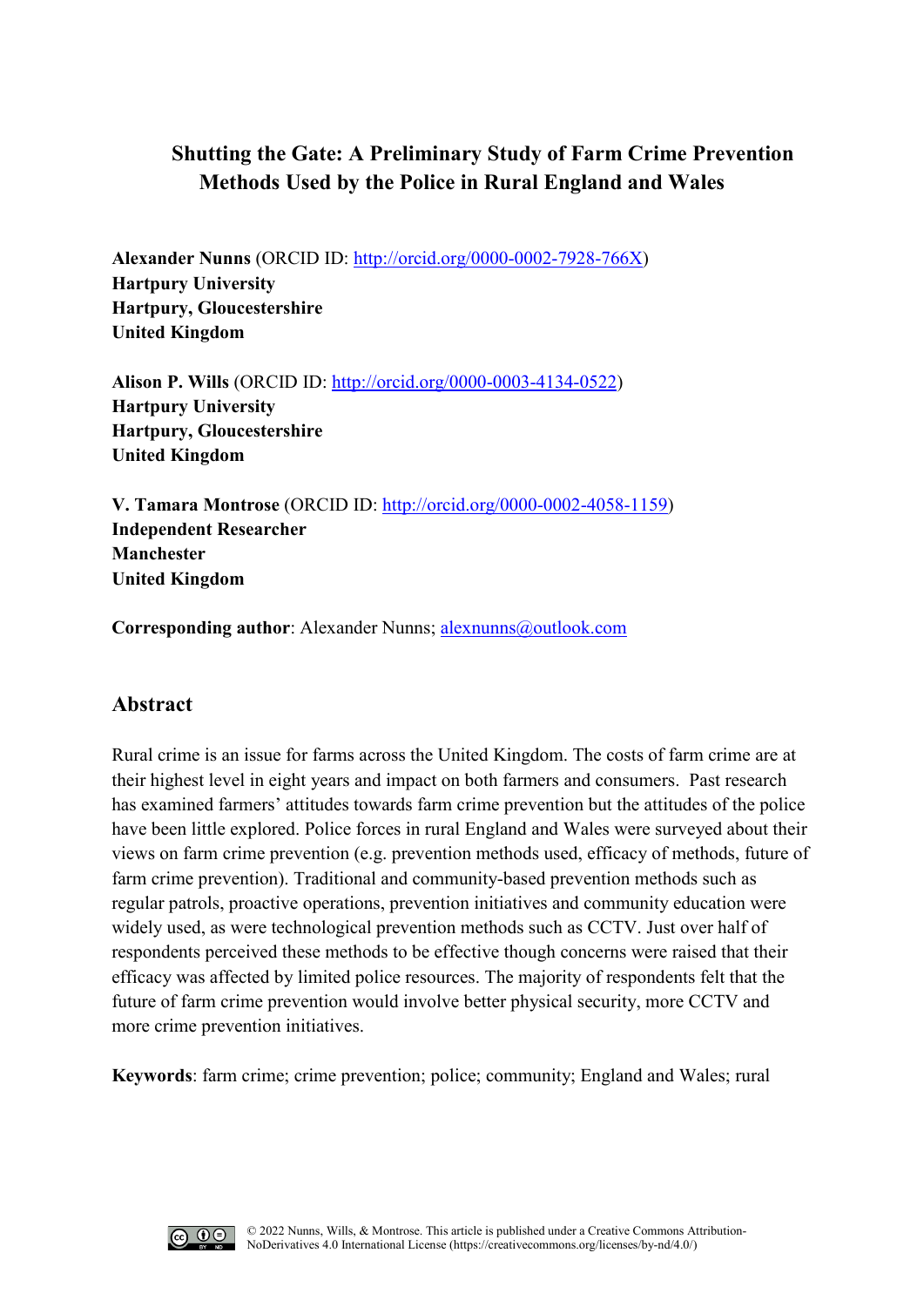### **Introduction**

Farming is an important industry within the United Kingdom. Farmland comprises 72 percent of land in the United Kingdom and is used for both crops (6.1 million hectares) and livestock. Large numbers of sheep (34 million), pigs (5.1 million) and cattle (1.9 million) are kept as livestock (DEFRA 2020). There are 109,000 employed or self-employed farmers in the United Kingdom and the agricultural industry employs 466,200 people (ONS, 2018; Statista, 2020).

Rural, or farm, crime can be broadly defined as "any crime and anti-social behaviour occurring in rural areas" (CPS, 2017). Crime is an issue for farms across rural regions of the United Kingdom and is highly damaging to rural properties and businesses. This crime not only impacts farmers but also can affect consumers due to resultant higher food prices (Chalfin et al., 2007). In 2019, rural crime cost the United Kingdom £54.3 million with costs of £9.3 million for agricultural vehicle theft and £3.0 million for livestock theft. This is the highest total cost in eight years with increases in the cost of rural crime being seen across all regions of the United Kingdom (NFU Mutual, 2020).

The main prevention methods for farm and rural crime are rooted within situational crime prevention. This approach involves methods which involve the management or design of the environment to make crime more difficult and risky or make crime less rewarding and excusable (Clarke, 1983; Clarke, 1997). This approach aims to reduce the physical opportunities for offending (e.g. via increased physical security measures; defensible space architecture) and/or increase the likelihood of offenders being apprehended (e.g. via increased surveillance; watch schemes) (Clarke, 1980; Clarke, 1983). Many police forces produce materials which promote the use of situational crime prevention on farms and encourage farmers to adopt a proactive approach towards preventing farm crime (e.g. Lancashire Constabulary, 2020; Norfolk Constabulary, 2020; Suffolk Constabulary, 2020). Along with the crime prevention methods that can be implemented by farm owners, several crime prevention initiatives have also been implemented by the police, and these can work in conjunction with other methods. These initiatives include increased rural patrols, running rural crime forums, ad-hoc crime prevention advice at beat surgeries and community events, and the use of drones or closed-circuit television (CCTV) for surveillance.

Despite the information provided by the police and attempts to encourage a proactive approach to preventing farm crime, the use of crime prevention methods is still low in rural areas in the United Kingdom (Smith & Byrne, 2017). Smith and Byrne (2017) report that most farmers only used standard padlocks and membership of local Farm Watch groups. The reasons for farmers' lack of use of additional methods to help prevent crime on their farms may be multifactorial. This may be due to farmers choosing to utilise cheaper or less time consuming methods (Smith & Byrne, 2017) or not perceiving other methods as effective or necessary. Alternately, lack of implementation could be due to a lack of confidence in the police which may lead to their advice on crime prevention not being fully considered. Morris,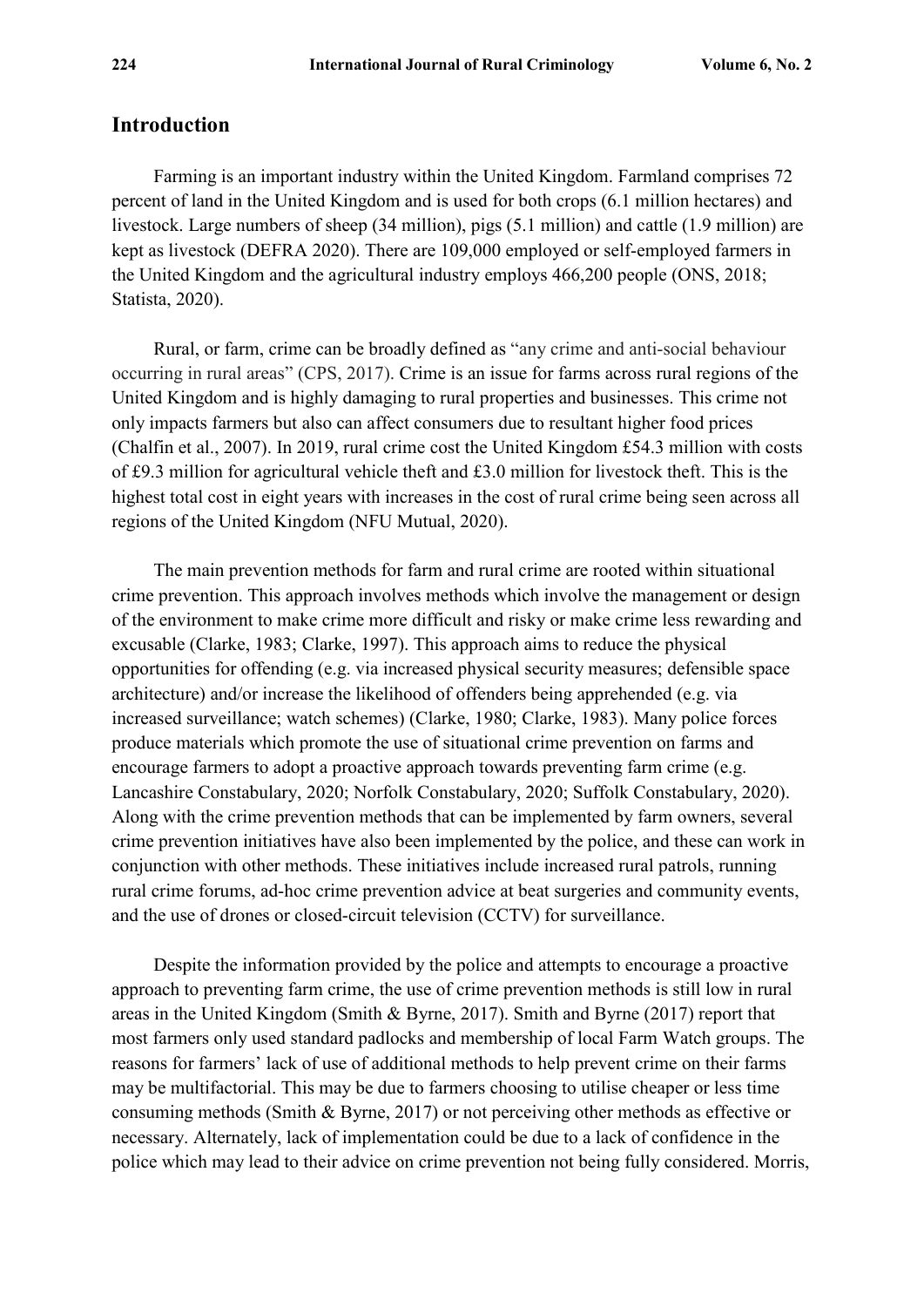Norris and Dowell (2019) found that while 91 percent of victims had reported farm crimes to police, only half of the farmers surveyed were satisfied with how the police responded to farm crime. Farmers perceived the police as having limited resources, time and motivation to combat farm crime and concerns about conviction rates and the likelihood of prosecution for offenders were also evident (Smith, 2018; Morris et al., 2019).

Similar findings can be seen when the international literature is considered. For example, Australian farmers commonly use crime prevention methods such as locking their residence, gates and vehicles, keeping valuables and goods out of sight, counting livestock regularly and maintaining sound fencing (Mulrooney, 2021). The factors that restricted them from implementing crime prevention methods chiefly related to the costs, difficulty of implementation and lack of available information on the efficacy of crime prevention methods (Mulrooney, 2021). A lack of confidence in the police was also evident with Mulrooney (2021) reporting mid-low levels of confidence in the police and Harkness and Larkins (2019) finding that only just over half of farmers in rural Victoria in Australia were satisfied with the standard of policing in their local area. Mixed findings in terms of reporting crime were also evident with Mulrooney (2021) noting that only 42 percent of farmers would always report farm crimes, though this did depend on the crime committed (Mulrooney, 2021), while the majority of Victoria farmers (67.5%) would report any theft from their farms to the police (Harkness & Larkins, 2019). This reluctance to report crimes was due to concerns about police resourcing, capacity to solve the crime and barriers to investigating crime in rural spaces, as well as concerns about retaliation from the offenders (Harkness & Larkins, 2019; Mulrooney, 2021). These concerns have a number of parallels with those raised by farmers in the United Kingdom (Smith, 2018; Morris et al., 2019).

Previous research (e.g. Smith & Byrne, 2017; Morris et al., 2019) has examined United Kingdom farmers' attitudes towards farm crime and its prevention, but there has been little research to date to the authors' knowledge examining the attitudes of the police towards farm crime prevention. Smith (2018) interviewed police from four different forces considering questions of strategy and definitions of rural crime, policing practice, why the police are addressing rural crime and how the police are measuring the effectiveness of their strategies. Smith's study highlighted that there were differences in the ways the forces approached and defined rural crime. It also identified a number of key factors relating to the police's addressing of rural crime including understanding the effect on farmers, the need for better liaison, the provision of individualised crime prevention advice, improving partnership working, encouraging farmers to take responsibility for protecting their farm and understanding rural criminals. It highlighted that approaches such as vehicle marking, joint patrols and engagement with the rural communities were used.

Smith (2018) provides a useful initial study of the way police are addressing rural crime and the approaches they use, however further study focusing on the attitudes of police towards farm crime prevention is of value. It is important to identify the views of the police as this may help to bridge the gap between the methods recommended by police, and those used by farmers. Understanding this could help to develop strategies to increase the use of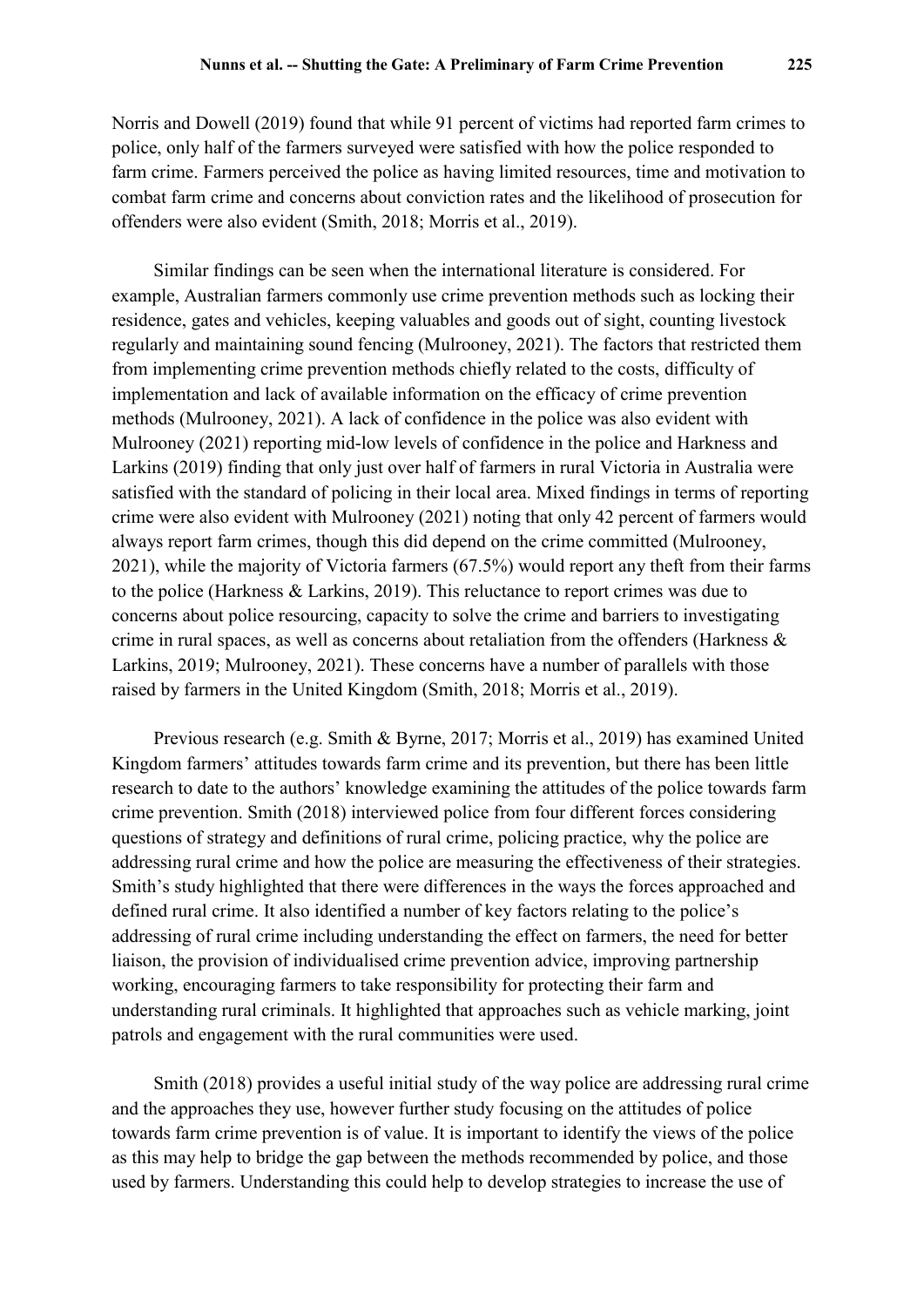crime prevention methods by the rural community. This study aims to identify the farm crime prevention methods used by the police in rural England and Wales and their views of the efficacy of these methods and the future of farm crime prevention.

### **Methods**

#### **Participant recruitment**

Participants were required to have rural areas (e.g. farms and countryside) within their force area, to follow the same legal framework and judicial system and to have a team of rural crime officers. Based on these requirements, the British Transport Police, the Civil Nuclear Constabulary and the Ministry of Defence Police were excluded as they do not investigate rural crime. The City of London Police and the Metropolitan Police were also excluded as rural areas in these regions are virtually non-existent. Police forces in Scotland and Northern Ireland were also excluded due to the differences in Scottish and Northern Irish laws and legal systems when compared to Westminster law and the legal system of England and Wales.

After exclusions, 38 police forces were contacted and were asked to complete an online survey about farm crime prevention. The survey was promoted to these forces via emails, Twitter and Facebook. The study thus involved targeted web-based recruitment and utilised a self-selected convenience sampling method due to it being left up to the respondents to choose whether to participate in the survey. Participants were reassured that all responses were voluntary, data remained anonymous, and all information collected was held securely. Participants also provided informed consent. The study abided by the guidelines of the Institutional Research Ethics Committee.

#### **Questionnaire design**

A mixed methods approach was utilised to survey police forces for their views on farm crime prevention. The questionnaire had two sections and comprised 19 questions, including both open and closed-ended questions and Likert scale questions. The first section collected demographic information such as location, force area, how many years they had been a rural police officer and the main types of farm crime dealt within the force. The second section collected information on farm crime prevention including the traditional and communitybased prevention methods and technological prevention methods used in the force, the perceived efficacy of these methods, initiatives used by the force to combat farm crime and whether they attended rural crime forums and worked with other organisations or watch schemes.

Information was also collected on who they felt should be responsible for implementing prevention methods, whether they thought there was an economic resource limitation in policing regarding farm crime prevention and what they thought the future of farm crime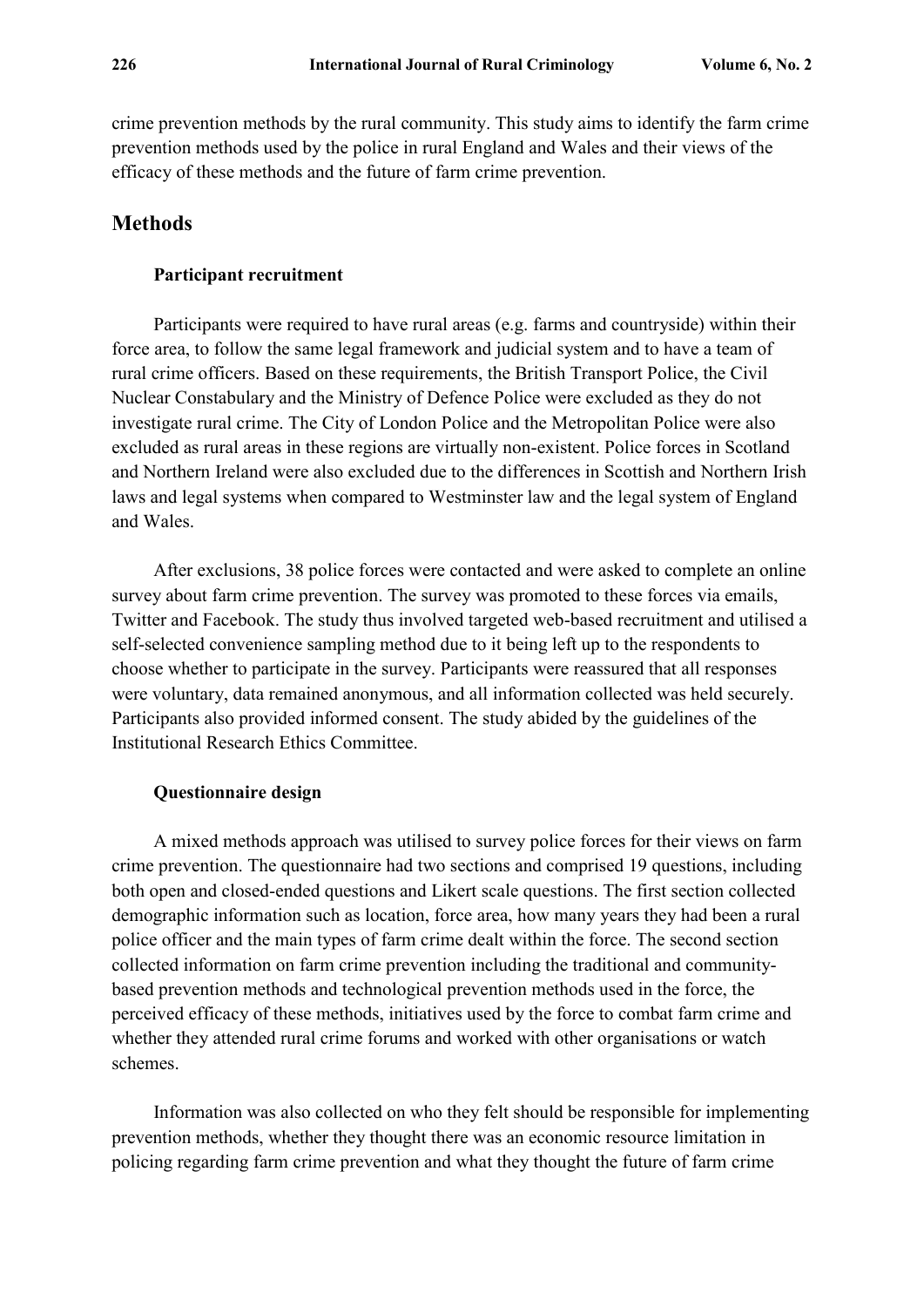prevention would be. Participants' agreement with five Likert style statements was also assessed: (i) prevention is more important than enforcement; (ii) prevention methods need to improve; (iii) more people need to utilise prevention methods; (iv) farm crime prevention methods have changed for the better over the years; and (v) my force shares information with local farmers and groups about prevention methods.

#### **Data analysis**

Data were analysed using descriptive statistics (e.g. counts and percentages; summary of responses to open ended questions). All statistical analyses were performed using Microsoft Excel.

### **Results**

#### **Respondent profile**

Thirty-three responses were received from police forces across rural England and Wales (refer to Table 1). Respondents had served between 14 months and 38 years (mean: 13.64 years) on the force and between 11 months and 36 years (mean: 6.89) as a rural police officer. The main types of farm crime dealt with in the force were livestock theft  $(n=8;$ 24.24%), livestock destruction ( $n=8$ ; 24.24%), illegal poaching ( $n=28$ ; 84.85%) and sheep worrying (n=19; 57.58%).

Respondents (n=20) also commented that they encountered farm crime such as farm machinery and equipment theft (e.g. electric fencing, tools, fuel, tractors, gates), poaching and fruit theft, livestock worrying, fly tipping, hare and deer coursing, speed enforcement and illegal off-roading, burglaries and criminal damage.

#### **Farm crime prevention methods**

Traditional and community-based farm crime prevention methods that were used by the forces included regular patrols (n=30; 90.91%), proactive operations (n=29; 97.88%), prevention initiatives (n=27; 81.82%) and community education (n=27; 81.82%). Respondents (n=8) also highlighted other approaches used such as digging trenches, police drive-throughs of at risk areas, farm barn meets, initiatives to keep the community up to date (e.g. by newsletters, community alert systems, crime reduction survey visits) and property marking.

Technological farm crime prevention methods that were used by the forces included CCTV (n=26; 78.79%), thermal imaging (n=14; 42.42%), drones (n=15; 45.45%) and Ultraviolet (UV) marking (n=23; 69.70%). Respondents (n=10) also highlighted other approaches used such as property marking via paint pens, alarms, driveway alerts, SmartWater, TecTracer, wildlife CCTV cameras, microdot marking and DataTag.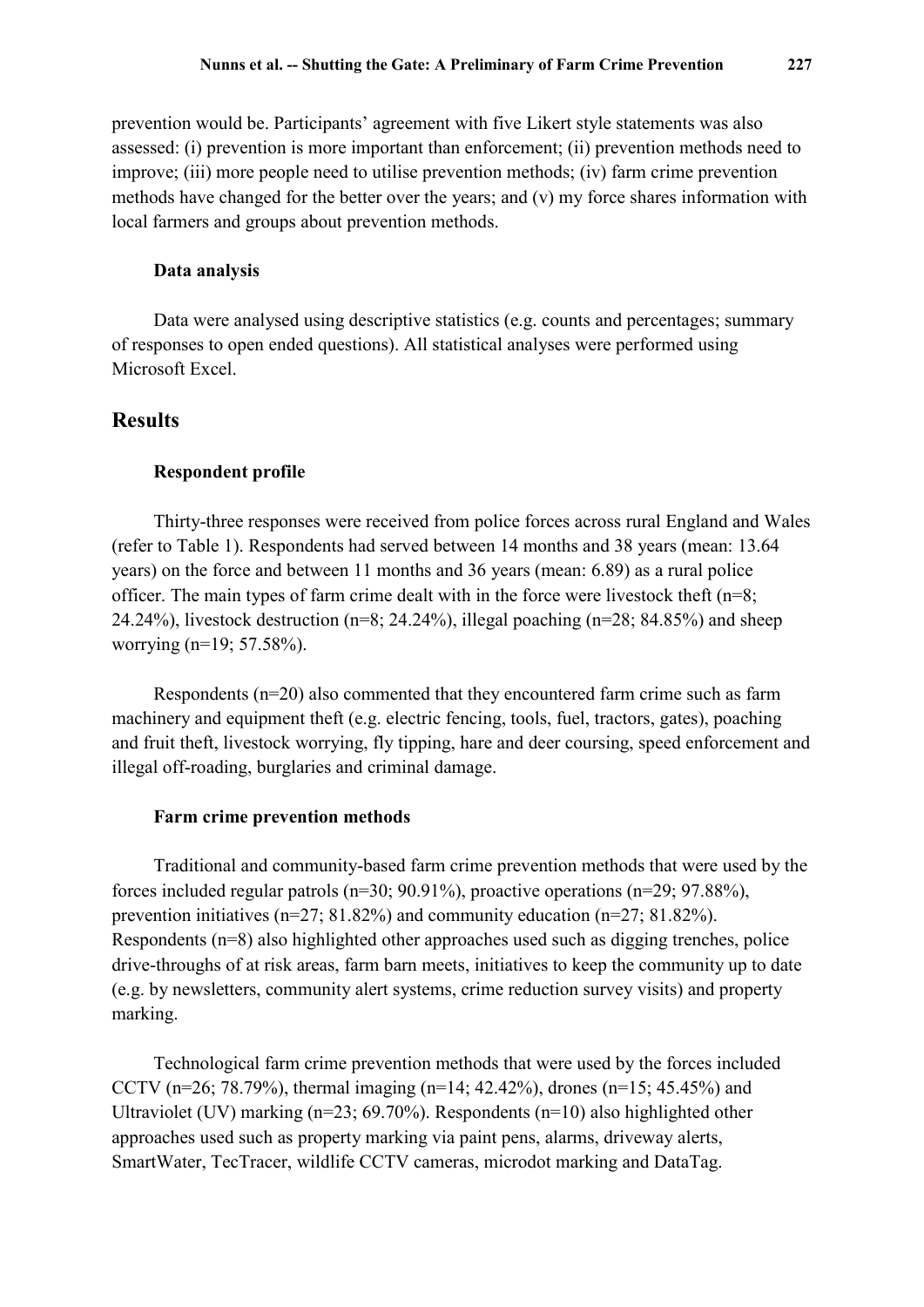| <b>Force Area</b>  | Location(s)                                           | Count          | Percentage |  |
|--------------------|-------------------------------------------------------|----------------|------------|--|
| Avon and Somerset  | $\overline{2}$<br>Avon and Somerset,<br>Somerset      |                | 6.06%      |  |
| Bedfordshire       | Bedfordshire,<br>4<br>Dunstable                       |                | 12.12%     |  |
| Cumbria            | Cumbria                                               | 1              | $3.03\%$   |  |
| Devon and Cornwall | Plymouth                                              | $\mathfrak{Z}$ | 9.09%      |  |
| Dorset             | Dorset, Sturminster<br>Newton, Blandford,<br>Weymouth | 5              | 15.15%     |  |
| Gloucestershire    | Cirencester                                           | $\mathbf{1}$   | $3.03\%$   |  |
| Kent               | Faversham, Kent,<br>Ashford, Aylesford                | 5              | 15.15%     |  |
| Lincolnshire       | Lincoln, Market<br>Rasen, Boston,<br>Lincolnshire     | $\overline{4}$ | 12.12%     |  |
| Norfolk            | Norfolk                                               | $\mathbf{1}$   | 3.03%      |  |
| Northamptonshire   | Daventry,<br>Towcester,<br>Northamptonshire           | $\overline{3}$ | 9.09%      |  |
| North Yorkshire    | Thirsk                                                | 1              | $3.03\%$   |  |
| West Yorkshire     | Holmfirth                                             | $\overline{2}$ | 6.06%      |  |
| Wiltshire          | Wiltshire                                             |                | 3.03%      |  |

**Table 1: Force area and location of respondents (n=33)**

The farm crime prevention methods used by the forces were perceived to be effective by 57.58% (n=19) of respondents while  $33.33\%$  (n=11) of respondents were unsure, 6.06%  $(n=2)$  thought these prevention methods were ineffective and 3.03%  $(n=1)$  thought that they were very ineffective. No respondents thought that these methods were very effective. Respondents (n=23) provided positive comments that these methods (e.g. practical prevention, drones, CCTV) may help discourage crime or help the investigation and detection of crime. However, they also highlighted that while these methods helped deter crime there is more that can be done, that the efficacy of these methods were affected by limited police resources and that while methods may be effective for one farm they likely just lead to the offender committing crime in another area. They also commented that the efficacy of the methods relies on farmers taking on board the police's recommendations and being proactive, that methods are effective when several agencies work together and that it is very hard to judge how effective prevention methods are as many factors affect this. Finally, it was also highlighted that these methods even if used may not always be effective (e.g. marked property may still be stolen, offenders caught on CCTV may not be identified).

A number of farm crime initiatives were run in the forces including rural crime forums  $(n=26; 78.79%)$ , community stalls or events  $(n=25; 75.76%)$ , and watch schemes  $(n=29;$ 87.88%). Respondents (n=12) also commented that other farm crime initiatives were used. In addition to highlighting some traditional initiatives (such as patrolling and poaching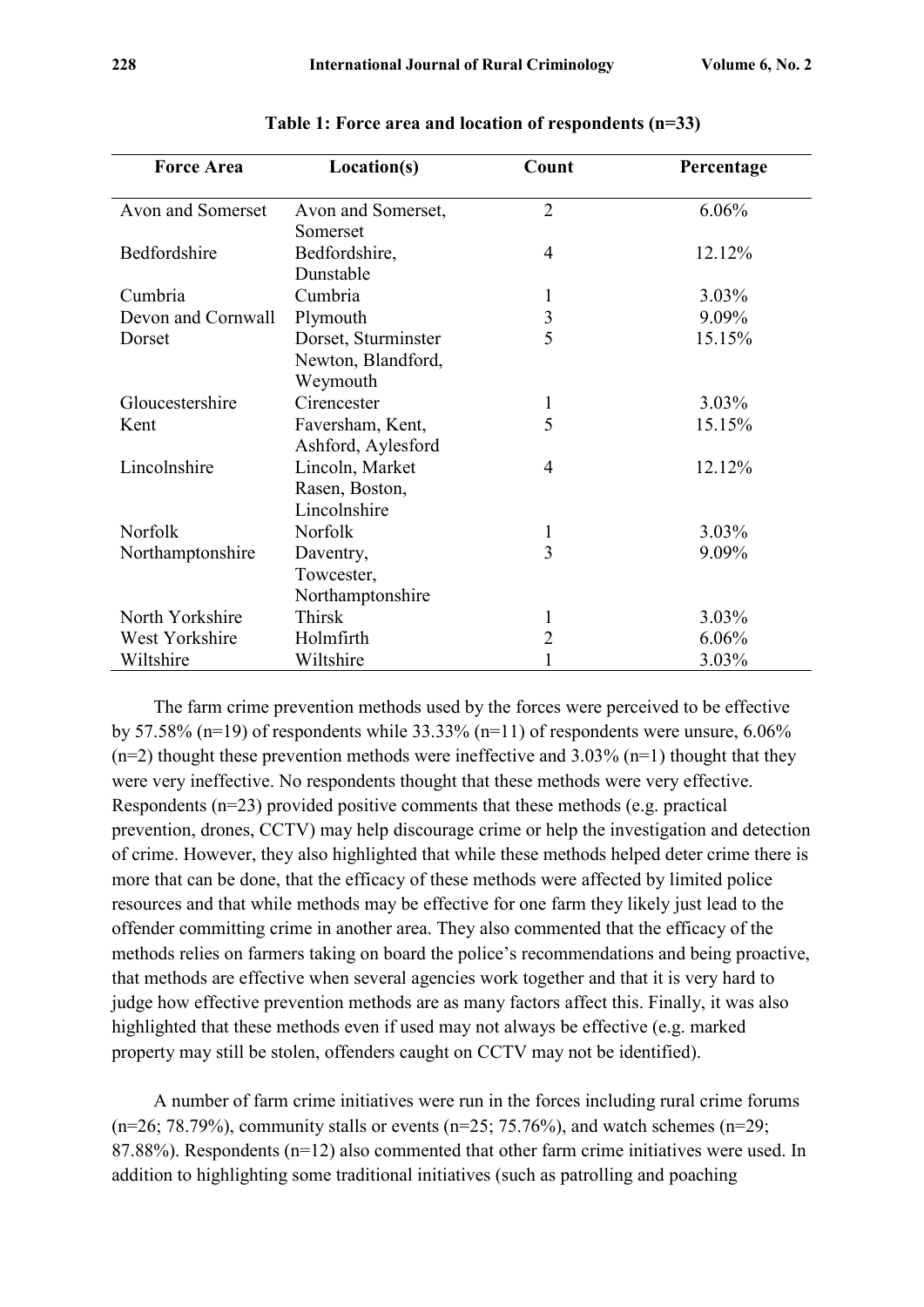operations) and technological initiatives (such as property marking, installation of alarm and prevention equipment, SmartWater schemes), they also commented that watch schemes such as Farm Watch were used. They also highlighted the use of community updates (via meetings, WhatsApp groups, rural crime updates, Farm Watch text message groups, alert messaging systems, twitter, email alerts, seasonal magazines and weekly newsletters). Liaison with key stakeholders and partners such as rural crime advisory groups and the National Farmers Union were also mentioned as were inter-force and cross-border patrol operations and meetings.

Nearly eighty percent  $(n=26; 78.79%)$  of respondents attend or had attended rural crime forums and  $21.21\%$  (n=7) had not done so. Of all these respondents, including both those who have attended rural crime forums and those who have not done so,  $21.21\%$  (n=7) strongly agreed that rural crime forums are useful,  $48.48\%$  (n=16) agreed,  $9.09\%$  (n=3) neither agreed nor disagreed, 21.21% (n=7) felt that this was not applicable to them and no respondents disagreed nor strongly disagreed.

A number of respondents  $(n=6)$  also provided additional comments about rural crime forums. Respondents highlighted that these forums are valuable because they help facilitate information sharing between police and farmers and allow interactions with the local communities helping farmers to learn what the police are doing to tackle issues and allowing the police to get their input and listen to their concerns. They also commented that these forums help strengthen a 'one team' approach by bringing a network of people and partner agencies together and help build good open communication networks between police and farmers. Nearly ninety-seven percent (n=32; 96.97%) of respondents stated that they work closely with other organisations (such as the National Farmers Union) or watch schemes (such as Neighbourhood Watch, Farm Watch, Rural Watch, Horse Watch) while 3.03% (n=1) stated that they did not work closely with other organisations or watch schemes.

#### **Implementation of farm crime prevention methods**

Nearly 70 percent of respondents (n=23; 69.70%) thought that the onus should be on the police to ensure the implementation of good prevention methods; 72.73% (n=24) thought that the onus should be on the National Farmers Union; 60.61% (n=20) thought that the onus should be on the National Rural Crime Network; 42.42% (n=14) thought that the onus should be on the National Wildlife Crime Unit; and 87.88% (n=29) thought that the onus should be on individuals to ensure the implementation of good prevention methods. Respondents (n=14) provided comments that were largely split between stating that there needs to be a joined up approach and that everyone has a part to play and needs to work together, or that the onus is on individuals but they should be guided by information, advice and assistance from the police and informed organisations such as the National Farmers Union.

Nearly 82 percent ( $n=27$ ; 81.82%) of respondents thought that there was an economic resource limitation in the police regarding prevention of farm crimes, while 18.18% (n=6) of respondents reported that they did not know. Of these respondents, 51.52% (n=17) felt that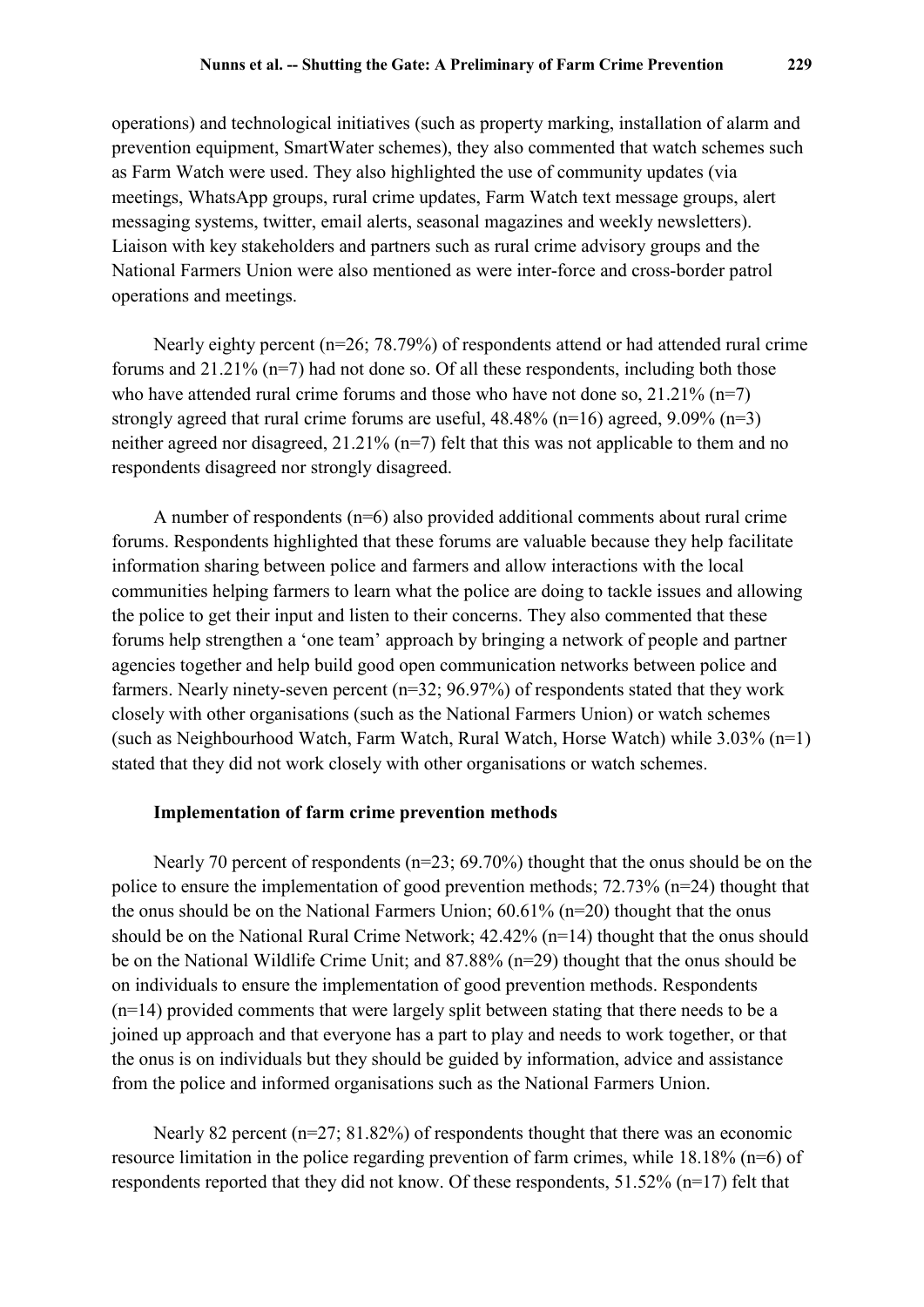economic resource limitation affected their work negatively, 15.15% (n=5) felt that it affected their work positively,  $6.06\%$  (n=2) did not know,  $6.06\%$  (n=2) felt that it does not impact their work, and  $21.21\%$  (n=7) felt that this was not applicable to them.

| <b>Statement</b>                                            | <b>Strongly</b><br>agree | Agree    | <b>Neither</b><br>agree nor<br>disagree | <b>Disagree</b> | <b>Strongly</b><br>disagree |
|-------------------------------------------------------------|--------------------------|----------|-----------------------------------------|-----------------|-----------------------------|
| Prevention is more                                          | 46.88%                   | 43.75%   | 3.13%                                   | 6.25%           | $0\%$                       |
| important than<br>enforcement                               | $(n=15)$                 | $(n=14)$ | $(n=1)$                                 | $(n=2)$         | $(n=0)$                     |
| Prevention methods                                          | 33.33%                   | 60.61%   | $6.06\%$                                | $0\%$           | $0\%$                       |
| need to improve                                             | $(n=11)$                 | $(n=20)$ | $(n=2)$                                 | $(n=0)$         | $(n=0)$                     |
| More people need to                                         | 69.70%                   | 30.30%   | $0\%$                                   | $0\%$           | $0\%$                       |
| utilise prevention<br>methods                               | $(n=23)$                 | $(n=10)$ | $(n=0)$                                 | $(n=0)$         | $(n=0)$                     |
| Farm crime prevention                                       | 24.24%                   | 60.61%   | 12.12%                                  | 3.03%           | $0\%$                       |
| methods have<br>changed for the<br>better over the<br>years | $(n=8)$                  | $(n=20)$ | $(n=4)$                                 | $(n=1)$         | $(n=0)$                     |
| My force shares                                             | 60.61%                   | 33.33%   | 6.06%                                   | $0\%$           | $0\%$                       |
| information with                                            | $(n=20)$                 | $(n=11)$ | $(n=2)$                                 | $(n=0)$         | $(n=0)$                     |
| local farmers and<br>groups about<br>prevention             |                          |          |                                         |                 |                             |

**Table 2: Agreement with five statements relating to prevention of farm crime**

*Note*:  $n=33$  with the exception of the first statement where one respondent did not answer this question

Respondents  $(n=7)$  also provided comments that they have no budget and have to rely on donations and support from organisations such as the National Farmers Union. They also highlighted that limited resources impact on the reported crimes and losses, and that reduced police numbers means it is difficult for them to respond to crime and that this restricts the availability of crime prevention aids and proactive prevention work. They highlighted that they cannot carry out as many visits to victims as they would like, that funding is not always available for crime prevention initiatives and that they patrol large areas by themselves and need more assistance. They also commented that the cuts to policing have meant that they have struggled to provide the rural community with the support they need, however one stated that while the limitation impacts their work negatively they felt the onus should be on individuals.

#### **Views on prevention of farm crime**

Participants varied in their agreement with five statements relating to prevention of farm crime (see Table 2).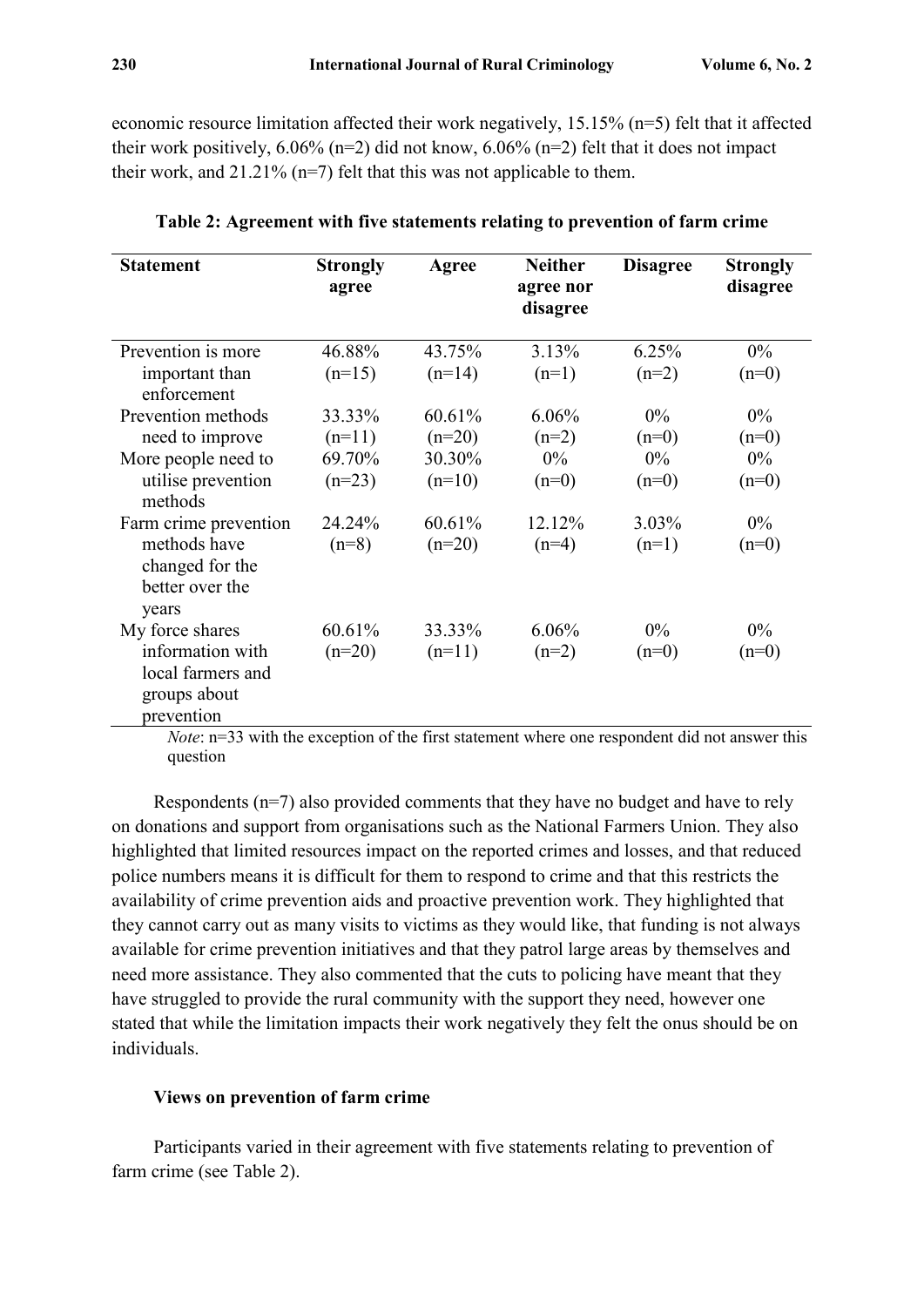When asked what they felt the future of farm crime prevention was,  $48.48\%$  (n=16) felt that there would be more patrols, 63.64% (n=21) felt that there would be more CCTV, 75.76% (n=25) felt that there would be more crime prevention initiatives and 84.85% (n=28) felt that there would be better physical security, e.g. padlocks and fencing. A number of respondents (n=8) also provided additional comments about the future of farm crime prevention. Respondents highlighted that farmers and police working together was needed, more officers are needed to provide these services, that rural communities need to take some responsibility and action to help prevent farm crime, that better use of technology such as Global Positioning System (GPS) tagging of livestock and trackers for machinery and vehicles, and increased use of Automatic Number Plate Recognition (ANPR) and drones was needed and that the future involved all of the suggested options.

### **Discussion**

This study aimed to identify the farm crime prevention methods used by the police in rural England and Wales and their views of the efficacy of these methods and the future of farm crime prevention. Across the respondents there was agreement evident that prevention is more important than enforcement with various methods being utilised consistent with the tenets of situational crime prevention (Clarke, 1980; Clarke, 1983). Traditional and community-based farm crime prevention methods were most used by forces with various methods being highlighted such as regular patrols, as well as drive-throughs of at risk areas and proactive operations; prevention initiatives such as digging trenches and property marking; and community education such as newsletters, crime reduction survey visits and community alert systems.

These findings are consistent with research by Smith (2018) who also found approaches such as vehicle marking, joint patrols, and community engagement to be used by the police when tackling farm crime. These traditional and community-based methods were more widely utilised than technological farm crime prevention methods, which, with the exception of CCTV and UV marking, were used by less than half of respondents. The focus on traditional and community-based farm crime prevention methods (e.g. regular patrols; prevention initiatives; community education) may be due to a resistance by police forces to the implementation of new untried and untested methods or a desire to use established approaches which have previously been successfully utilised.

The results are also similar to those seen in farmers who tended to also use crime prevention methods such as standard padlocks and membership of local Farm Watch groups (Smith & Byrne, 2017). Farmers' use of these methods has been suggested to be driven primarily by their choosing to utilise convenient, cheaper or less time consuming methods (Smith & Byrne, 2017; Smith 2018) due to the barriers they face when implementing farm crime prevention methods. Farmers face barriers such as inconvenience (e.g. a locked gate may help with crime prevention but be inconvenient for general farm duties), cost (both the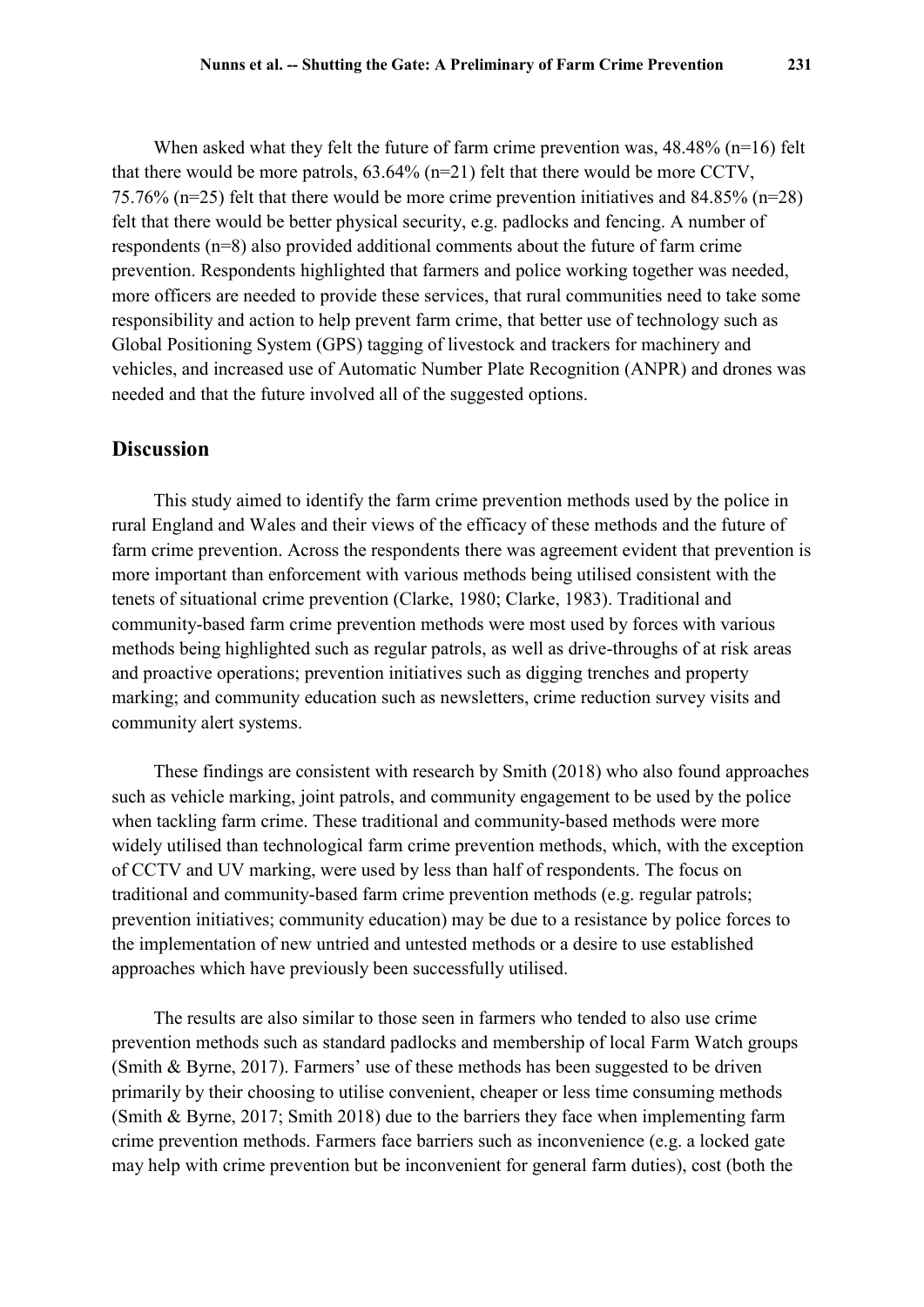initial outlay as well as the cost of updates and add-ons), time (e.g. the time required to ensure prevention methods are working correctly), the difficulty of implementation (e.g. the complexity of the method) and the lack of information available on the efficacy of the methods, all of which may make farmers less likely to utilise a crime prevention method (Smith, 2018; Mulrooney, 2021). Similar explanations may be evident in rural police forces who can be suggested to face very similar barriers due to the monetary, time and resource constraints they operate under (e.g. Smith, 2018).

In addition, concerns about the efficacy of farm crime prevention methods were evident in the police forces with only just over half of respondents believing prevention methods were effective. Concerns were raised about the difficulty of assessing the efficacy of prevention methods, and the fact that even if used methods may not be effective. This concern about the efficacy of farm crime prevention methods is echoed by farmers when choosing which methods to implement (Smith, 2018; Mulrooney, 2021). These concerns by both the police and farmers highlight the importance of further research to investigate the efficacy of existing traditional and community-based approaches and new technological approaches (such as drones, thermal imaging etc.) in preventing crime. Dissemination of successful findings to police forces and the farming community may help to encourage forces to consider where best to focus their efforts by providing an evidence base to support their use as well as encourage engagement with these methods by both police and farmers. The fact that the majority of respondents agreed that prevention methods need to improve is suggestive that police forces are open to utilising new or different methods but that they need convincing of their efficacy.

Another concern raised regarding the efficacy of farm crime prevention methods related to limited police resources, with the majority of respondents highlighting that there was an economic resource limitation in the police regarding prevention of farm crimes. Over half of respondents felt that this economic resource limitation affected their work negatively. Similar concerns were evident in Smith (2018) where it was highlighted that the issues of underfunding, reducing budgets and increasing demand affected the police's response to farm crime.

The points raised by the respondents regarding lack of funding for crime prevention initiatives, reduced police numbers and the challenges this poses to providing the rural community with the necessary support are concerning. This is especially so as this coincides with farmers' perceptions that the police have limited resources and time to combat farm crime (Morris et al., 2019). There are no easy solutions to funding issues but this does highlight the difficulties resulting from a more metropolitan based funding model (National Rural Crime Network, 2016; Rural Services Network, 2018) and that greater rural crime funding is needed. One practical implication of this finding is that it may be beneficial for forces to implement less costly or resource-intensive methods to try and prevent farm crime, for example the use of volunteer rural Special Constables and watch scheme volunteers. However, there are concerns with this approach such as that volunteers may be distrusted or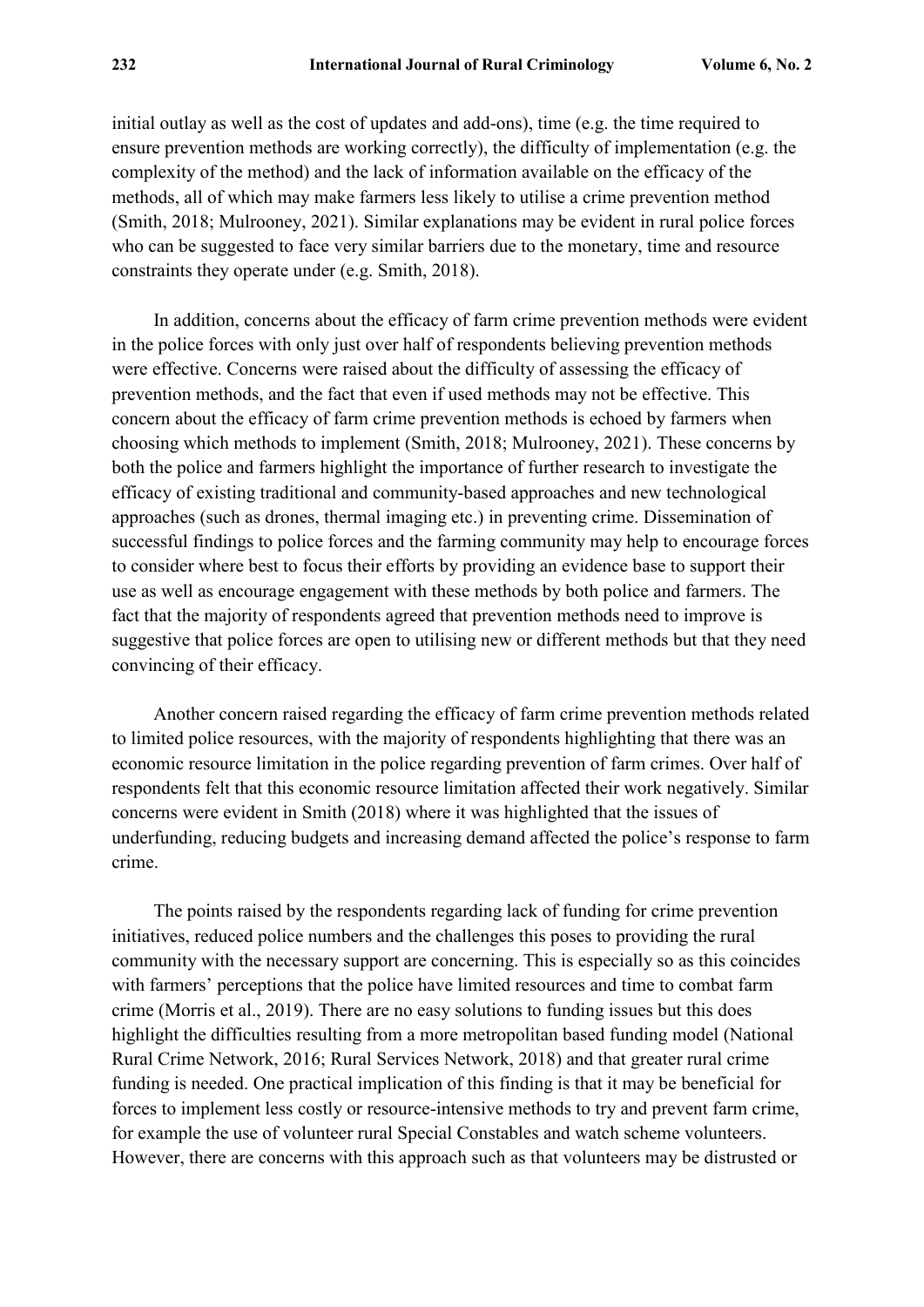seen as informers by the farming community, and that farmers may not feel that the police are showing a commitment to rural policing by using volunteers (Smith, 2018).

The majority of respondents believed that the implementation of prevention methods should primarily be on the individual and that more people need to utilise prevention methods, though large numbers of respondents also believed that the onus for prevention should be on the police and National Farmers Union. This finding coincides with earlier research where interviews with the police highlighted their belief that farmers needed to take greater responsibility for the prevention of farm crime (Smith, 2018). It also, it is important to note, coincides with the belief of many farmers that they need to take personal responsibility for crime prevention efforts (Smith 2018; Mulrooney, 2021). One practical implication of this finding is that, considering both police and farmers believe that farmers should be primarily responsible for preventing crime on their farms, a focus by police on providing guidance and information to enable farmers to effectively make decisions about what crime prevention methods to use would be a valuable approach that is likely to be found useful by both parties.

The use of community initiatives can play an important part here in helping, and encouraging, farmers to protect themselves. To that end it was pleasing to see that a joined up approach between farmers, police forces and key stakeholders and partners such as the National Farmers Union was highlighted as an important consideration and key to the successful prevention of farm crime. The majority of respondents stated that their force shared information with local farmers and groups about prevention methods and reported that their force ran community initiatives such as rural crime forums, community events and watch schemes. Most respondents felt that these rural crime forums were useful. The need for greater partnership working was also highlighted when asked about the future of farm crime prevention. The value of these community initiatives in sharing information between police and farmers and developing open communication networks seems evident and it is good to see their wide use by rural police forces. Further study into the uptake and engagement with these events by farmers and the local community would be of value though, as would more evidence-based study of the success of these initiatives in crime prevention.

The future of farm crime prevention is also a key consideration. While the majority of respondents felt that farm crime prevention methods had changed for the better over the years, the current costs due to farm crime (NFU Mutual, 2020) as well as the concerns about the efficacy of existing methods highlighted in this study, suggest that there is room for further improvement. Suggestions about the future of farm crime prevention tended towards broad approaches such as more crime prevention initiatives or better physical security, or greater use of such as CCTV or patrols. Increased and better use of technology, such as GPS and automatic number plate recognition, was also highlighted as a key consideration. It is difficult to predict the future of farm crime prevention; new technological approaches are increasingly being utilised in crime prevention but funding, resources and efficacy are important considerations when utilising these methods as well as when assessing existing approaches and initiatives.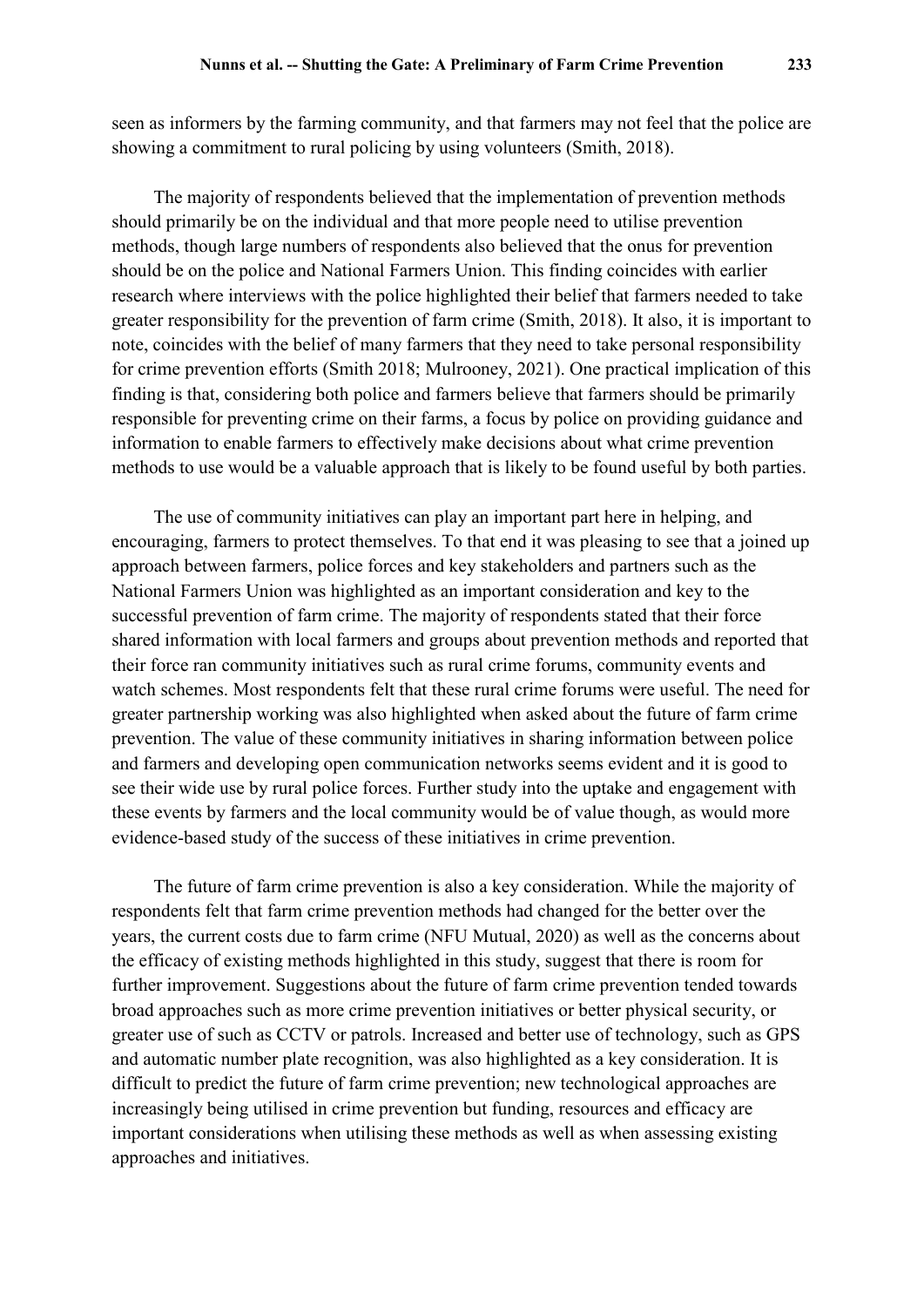While this is the first study, to the authors' knowledge, to investigate the farm crime prevention methods used by the police in rural England and Wales and their views of the efficacy of these methods and the future of farm crime prevention, it is important to note that the study has several limitations. The sample size utilised in this study was limited with data only being obtained from 33 respondents. While responses were received from police forces across rural England and Wales, concerns could be raised about whether these data are representative and whether they can be generalised across the United Kingdom. Further research using a larger sample of police forces would be of value. Limitations were also evident due to the closed-ended question approach used within parts of the study where respondents were presented with a choice of options. Further qualitative research via face-toface interviews with representatives from police forces throughout rural England and Wales may be helpful to increase our understanding of this topic and to expand on some of the comments noted in the open-ended questions. Despite these limitations, we believe that this study makes a useful contribution to the literature and that the findings of this study suggest some beneficial areas of future rural criminological research for four key reasons.

First, this study focused on prevention of farm crime from the perspective of police forces. Future study combining this with a study of farm crime prevention from the perspective of farmers would be valuable to provide a more holistic overview of farm crime prevention and elucidate the overlaps between farmer and police perspectives. Investigating similarities in the concerns and perspectives of farmers and police, as well as the barriers they both face, is likely to be beneficial when considering how to practically and effectively implement joint strategies to prevent farm crime.

Second, this study highlighted a number of policing approaches used to combat farm crime, however further research into the reasons for the current approaches that are used (e.g. efficacy, tradition, resistance to new untested techniques) and factors that affect the utilisation of new technologies (e.g. resource limitations, lack of evidence base) would be of value.

Third, building from this, research investigating the efficacy of both established and newer approaches proposed to be useful in the prevention of farm crime would help ensure that there is an evidence base available to police and farmers when determining what farm crime prevention methods to use.

Fourth, considering the widespread use of rural crime forums and community events and the belief evident in this study that these are useful, further research into the success of these approaches in preventing farm crime would be of value. Investigation of whether the farming community also believe these forums and community events to be helpful as well as into methods that would encourage the local community to engage with these events would also be beneficial.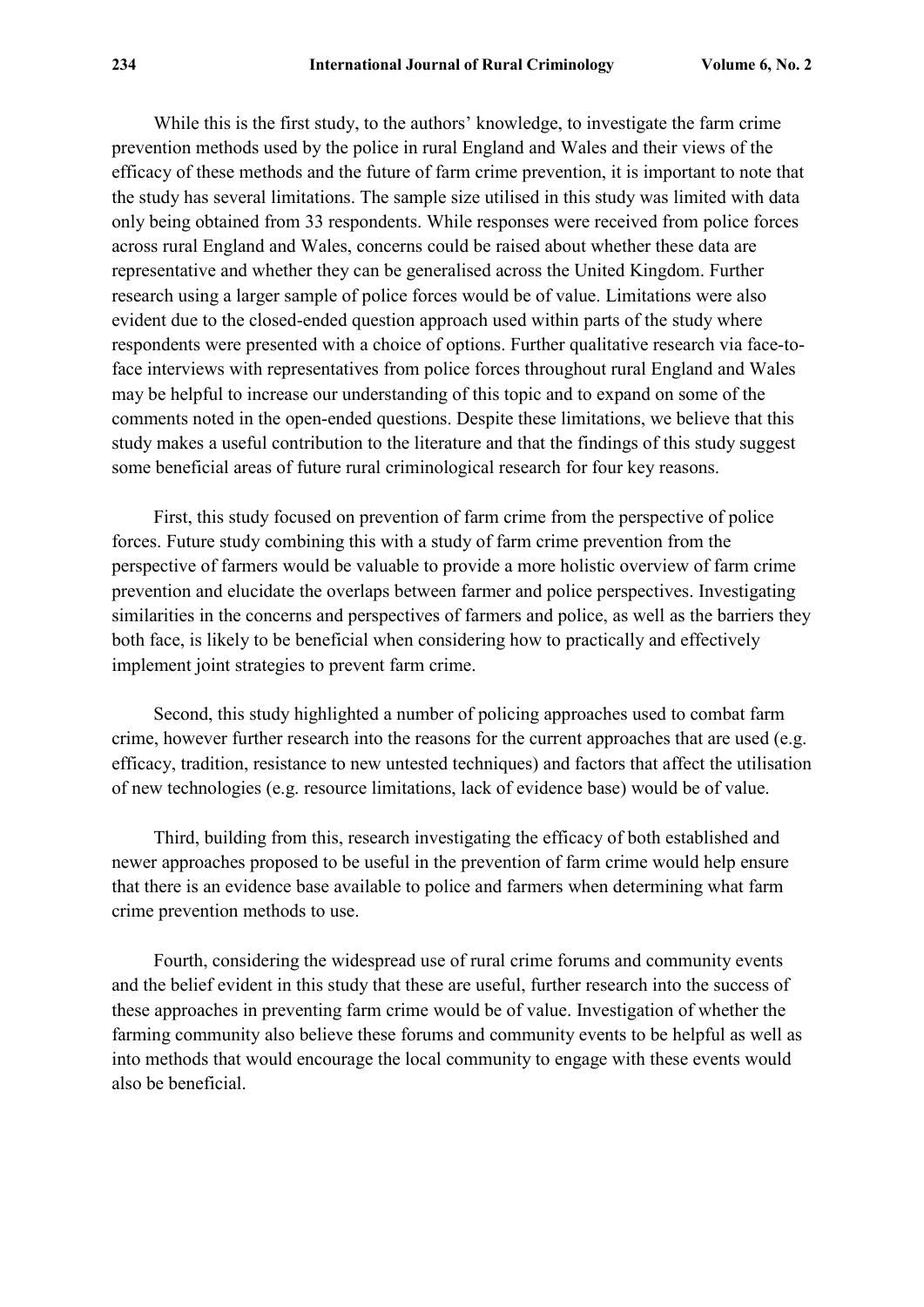### **Conclusion**

This study highlights that police forces widely use traditional and community-based farm crime prevention methods, with lesser use of technological methods. In addition, only just over half of respondents perceived these methods to be effective suggesting that further research to investigate the efficacy of these methods and provide an evidence base for their use is needed. Greater funding of farm crime prevention initiatives and rural police forces, as well as synergistic approaches between police, farmers and key stakeholders would be beneficial to help support efforts to prevent farm crime.

### **References**

- Chalfin, A., Roman, J., Mears, D.P., & Scott, M.L. (2007). *The costs and benefits of agricultural crime prevention: a primer for estimating the costs and benefits of the Agricultural Crime Technology Information and Operations Network (ACTION).* Washington, D.C.: Urban Institute, Justice Policy Center.
- Clarke, R.V. (1980). Situational crime prevention: Theory and practice. *British Journal of Criminology*, *20*(2), 136-147. <https://doi.org/10.1093/oxfordjournals.bjc.a047153>
- Clarke, R.V. (1983). Situational crime prevention: Its theoretical basis and practical scope. *Crime and Justice*, *4*, 225-256.<https://doi.org/10.1086/449090>
- Clarke, R.V.G. (Ed.). (1997). *Situational crime prevention*. Monsey, NY: Criminal Justice Press.
- Crown Prosecution Service. (2017). *Wildlife, Rural and Heritage Crime.* Retrieved from <https://www.cps.gov.uk/crime-info/wildlife-rural-and-heritage-crime>
- Department for Environment, Food & Rural Affairs (DEFRA). (2020). *Agriculture in the United Kingdom 2019*. Retrieved from <https://www.gov.uk/government/statistics/agriculture-in-the-united-kingdom-2019>
- Harkness, A. & Larkins, J. (2019). Farmer satisfaction with policing in rural Victoria, Australia', *International Journal of Rural Criminology*, *5*(1), 47-68. <https://doi.org/10.18061/1811/88729>
- Lancashire Constabulary. (2020). *Farms, machinery and tools*. Retrieved from [https://www.lancashire.police.uk/help-advice/protecting-rural-communities/farms](https://www.lancashire.police.uk/help-advice/protecting-rural-communities/farms-machinery-and-tools/)[machinery-and-tools/](https://www.lancashire.police.uk/help-advice/protecting-rural-communities/farms-machinery-and-tools/)
- Morris, W., Norris, G., & Dowell, D. (2020). The business of farm crime: evaluating trust in the police and reporting of offences. *Crime Prevention and Community Safety*, *22*, 17- 32. <https://doi.org/10.1057/s41300-019-00083-5>